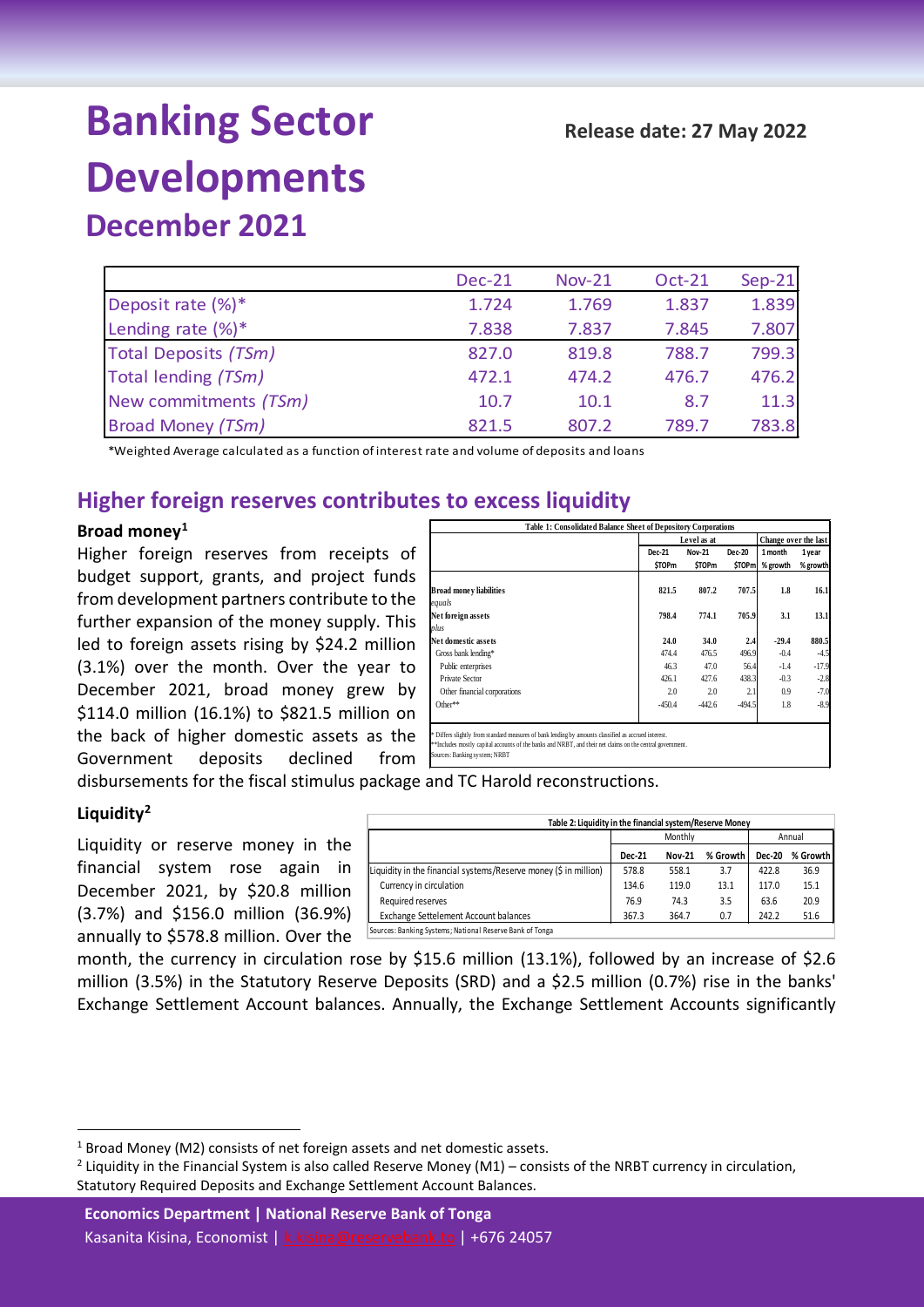increased by \$125.1 million (51.6%), whilst currency in circulation and SRD rose by \$17.7 million (15.1%) and \$13.3 million (20.9%), respectively.

### **Lending**

Credit growth remained subdued in December 2021. Over the month and year to December 2021, the banks' total lending declined by \$2.2 million (0.5%) and \$23.4 million (4.7%), respectively, to \$472.1 million. Both decreases were attributed to loan runoffs in both businesses and household loans which more than offset new loans offered in December.

### *Business lending*

Over the month and year to December 2021, business loans declined by \$1.0 million (0.5%) and \$21.4 million (9.1%), respectively, to \$214.9 million. The monthly decline resulted from the loan repayments by public enterprises and businesses within the professional & other services, agricultural, and

distribution sectors. This outweighed some of the new loans offered to the construction, fisheries, and transport sectors. Similarly, over the year, the loan repayments made by public enterprises and private businesses in the professional and other services, construction, and agricultural sectors drove the annual decline. Again these loan repayments outweighed the new loans offered to public enterprises and businesses in the distribution, forestry, and transport sectors over the year. The slow down in lending both over the month and year

shows that businesses are still cautious about the uncertainties associated with the COVID-19 development.

## *Household lending*

Household loans also declined over the month and year to December 2021 by \$1.1 million (0.4%) and \$2.2 million (0.8%), respectively to a total of \$256.9 million. Both housing and other personal loans decreased over the month and outweighed the higher vehicle loans. Annually, all housing, other personal, and vehicle loans fell. The lower housing loans over the month and year reflect the major repayments made by individuals.

## Data Sources: Banking System, SPBD and RFB *Non-bank financial institutions[3](#page-1-0)* The total loans extended by the non-bank financial institutions (NBFIs) grew again over the month

and year to December 2021 by \$2.3 million (3.4%) and \$6.1 million (9.6%), respectively. These loans are mostly offered to individuals in the informal and MSMEs (Micro, small, medium-sized enterprises). NBFIs support financial inclusion by providing access to finance for the informal sector, which are not usually served by the banking sector. Monitoring overall household indebtedness that







<span id="page-1-0"></span> $3$  NBFIs include the retirement funds and microfinance institutions.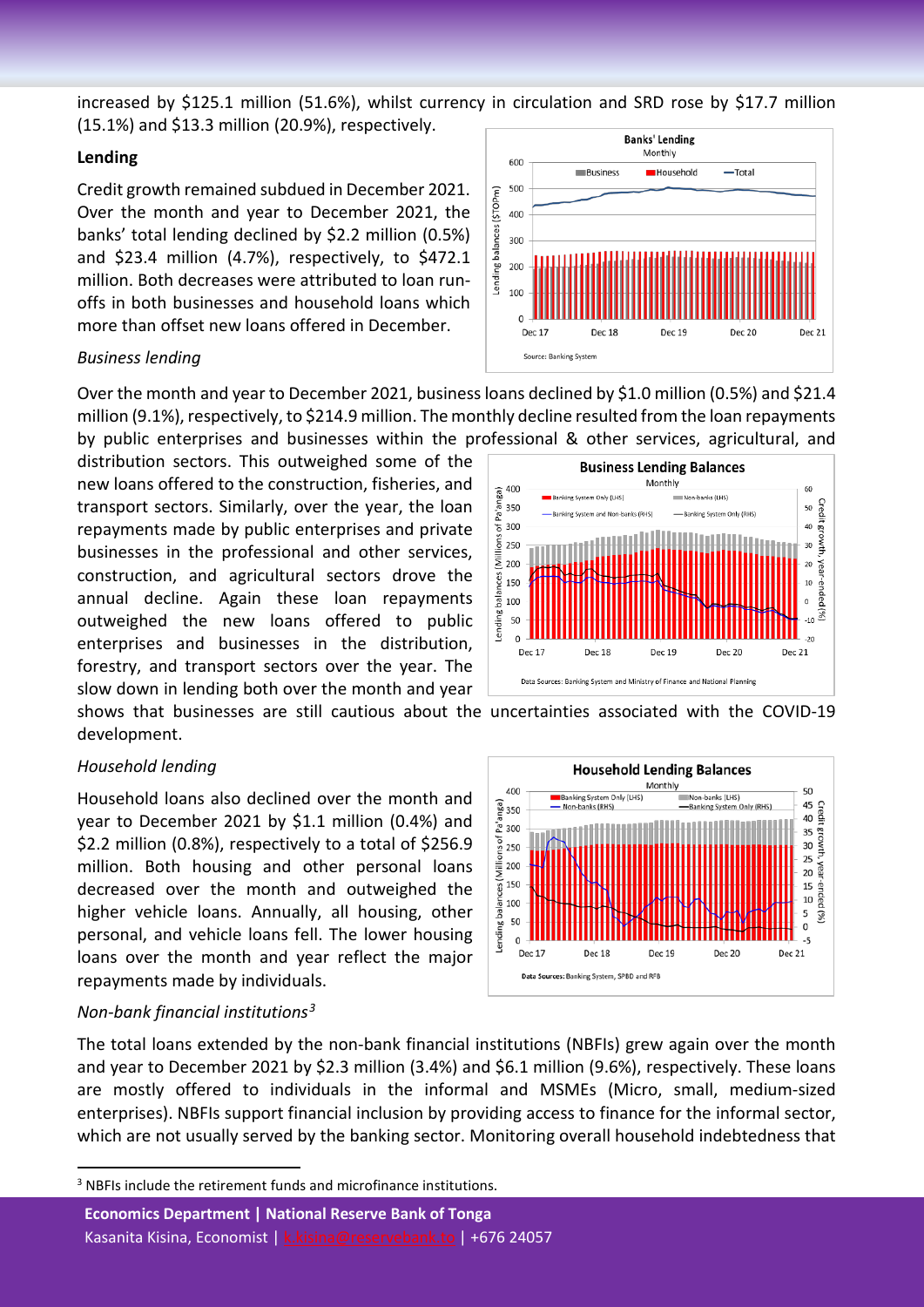includes credit offered by NBFIs is important for minimising potential adverse impacts on households' social and economic well-being while maintaining financial stability.

### *Non-performing loans*

In December 2021, the nonperforming loans accounted for 3.8% of total loans, higher than 3.6% recorded in November 2021 but lower than 3.9% in December last year. Over the month, some household housing loans were downgraded as well as construction sector loans, resulting in higher nonperforming loans. However, the improvement in non-performing loans over the year was underpinned by lower performing household loans and a

| Table 3: Lending Balances (including new commitments)                                                                 |                                |              |               |                       |           |        |  |
|-----------------------------------------------------------------------------------------------------------------------|--------------------------------|--------------|---------------|-----------------------|-----------|--------|--|
|                                                                                                                       |                                | Level as at: |               | Change over the last: | Shares of |        |  |
|                                                                                                                       | <b>Nov 21</b><br><b>Dec 21</b> |              | <b>Dec 20</b> | 1 month               | 1 year    | totals |  |
|                                                                                                                       | <b>TOPm</b>                    | TOPm         | TOPm          | %                     | %         | %      |  |
|                                                                                                                       |                                |              |               |                       |           |        |  |
| Lending, banks                                                                                                        | 472.1                          | 474.2        | 495.4         | $-0.5$                | $-4.7$    | 100.0  |  |
| Household                                                                                                             | 256.9                          | 258.1        | 259.1         | $-0.4$                | $-0.8$    | 54.4   |  |
| Business*                                                                                                             | 214.9                          | 215.9        | 236.3         | $-0.5$                | $-9.1$    | 45.5   |  |
| Other                                                                                                                 | 0.2                            | 0.2          | 0.0           | $-4.3$                | 0.0       | 0.0    |  |
|                                                                                                                       |                                |              |               |                       |           |        |  |
| Lending, banks and other                                                                                              | 580.7                          | 580.7        | 603.2         | 0.0                   | $-3.7$    | 100.0  |  |
| Household**                                                                                                           | 326.5                          | 325.4        | 322.6         | 0.4                   | 1.2       | 56.2   |  |
| <b>Business</b>                                                                                                       | 254.0                          | 255.1        | 280.5         | $-0.4$                | $-9.5$    | 43.7   |  |
| Other                                                                                                                 | 0.2                            | 0.2          | 0.0           | $-4.3$                | 0.0       | 0.0    |  |
|                                                                                                                       |                                |              |               |                       |           |        |  |
| New commitments, banks                                                                                                | 10.7                           | 10.1         | 10.5          | 6.0                   | 2.6       | N/A    |  |
| Undrawn commitments, banks                                                                                            | 12.2                           | 10.5         | 10.6          | 15.9                  | 15.3      | N/A    |  |
| Implied repayments, banks                                                                                             | $-1.7$                         | 0.01         | 10.8          | $-9,416.7$            | $-115.5$  | N/A    |  |
|                                                                                                                       |                                |              |               |                       |           |        |  |
| * Method for calculating these series was updated in August 2014, resulting in revisions to the full history of data  |                                |              |               |                       |           |        |  |
| **Method for calculating these series was updated in January 2020, resulting in revisions to the full history of data |                                |              |               |                       |           |        |  |
| Sources: SPBD; RFB; MOFNP; Banking system                                                                             |                                |              |               |                       |           |        |  |

decline in non-performing business loans within the professional and other business services, transport, and fisheries sectors.

Private individual loans maintained the highest share of non-performing loans at 58.6% which comprise mostly of housing and other personal loans. The remaining 41.4% are business loans from the Constructions (16.7%), Agriculture (13.7%), Distribution (3.2%), Forestry (2.5%), Professional & Other Services (2.1%), and Other (3.2%) sectors.

## **Deposits**

The banks' total deposits grew over the month and year to December 2021, by \$7.2 million (0.9%) and \$123.1 million (17.5%), respectively. The monthly rise was due mainly to higher time deposits offsetting the decline in demand and saving deposits. This reflects the conversion of churches' demand and savings deposits into time deposits.

| <b>Table 4: Deposit Balances</b> |               |               |        |        |               |        |        |  |
|----------------------------------|---------------|---------------|--------|--------|---------------|--------|--------|--|
|                                  |               | Monthly       |        |        |               | Annual |        |  |
|                                  |               |               |        | %      |               |        | %      |  |
|                                  | <b>Dec-21</b> | <b>Nov-21</b> | Change | Growth | <b>Dec-20</b> | Change | Growth |  |
| Total Deposits (\$ in million)   | 827.0         | 819.8         | 7.2    | 0.9    | 703.9         | 123.1  | 17.5   |  |
| <b>Demand Deposits</b>           | 361.8         | 366.7         | $-4.9$ | $-1.3$ | 302.8         | 59.0   | 19.5   |  |
| Saving Deposits                  | 174.0         | 176.8         | $-2.8$ | $-1.6$ | 124.8         | 49.2   | 39.4   |  |
| Time Deposits                    | 291.1         | 276.2         | 14.9   | 5.40   | 276.3         | 14.9   | 5.4    |  |
| Courses Danking Customs: NDDT    |               |               |        |        |               |        |        |  |

Sources: Banking Systems; NRBT

Annually, all deposits increased, led by higher demand deposits contributed mainly by the retirement funds, Government, and private businesses. Savings deposits followed, as a result of more savings made by the retirement funds, individuals, and churches. Time deposits also rose, resulting from large deposits made by churches, Government, and private businesses. The increased deposits made by churches over the month and annually reflect the churches' annual donations.

Over the month and year to December 2021, the total deposits increased while bank lending declined, resulting in the loans to deposit ratio declining to 55.8%. This is compared to 56.6% and 68.6% recorded in November 2021 and December 2020, respectively, thus remaining below the 80% minimum threshold.